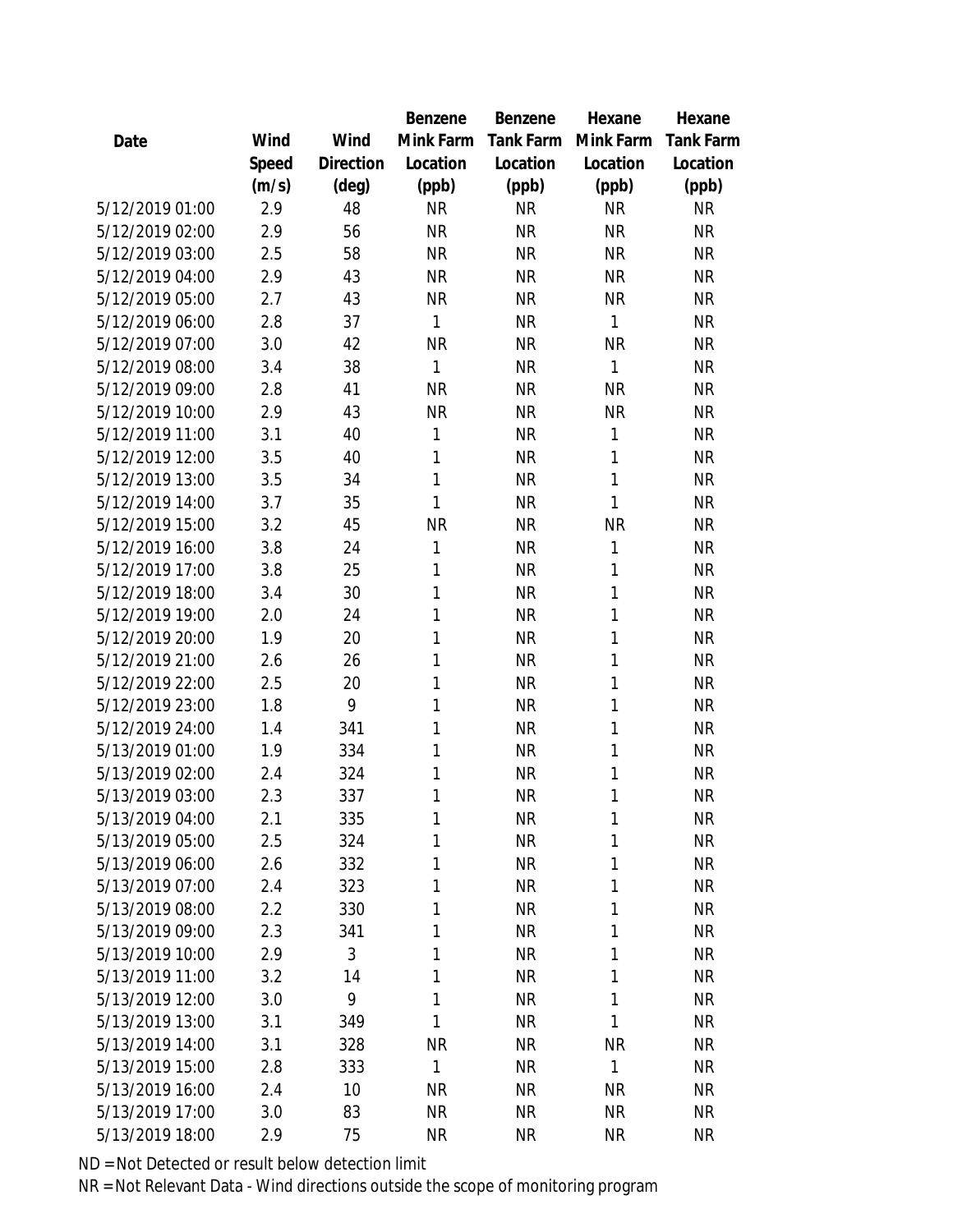|                 |       |           | Benzene      | Benzene   | Hexane       | Hexane         |
|-----------------|-------|-----------|--------------|-----------|--------------|----------------|
| Date            | Wind  | Wind      | Mink Farm    | Tank Farm | Mink Farm    | Tank Farm      |
|                 | Speed | Direction | Location     | Location  | Location     | Location       |
|                 | (m/s) | (deg)     | (ppb)        | (ppb)     | (ppb)        | (ppb)          |
| 5/13/2019 19:00 | 2.9   | 92        | <b>NR</b>    | <b>NR</b> | <b>NR</b>    | <b>NR</b>      |
| 5/13/2019 20:00 | 2.6   | 92        | <b>NR</b>    | <b>NR</b> | <b>NR</b>    | <b>NR</b>      |
| 5/13/2019 21:00 | 2.3   | 83        | <b>NR</b>    | <b>NR</b> | <b>NR</b>    | <b>NR</b>      |
| 5/13/2019 22:00 | 1.8   | 87        | <b>NR</b>    | <b>NR</b> | <b>NR</b>    | <b>NR</b>      |
| 5/13/2019 23:00 | 1.7   | 111       | <b>NR</b>    | <b>NR</b> | <b>NR</b>    | <b>NR</b>      |
| 5/13/2019 24:00 | 0.9   | 134       | <b>NR</b>    | <b>NR</b> | <b>NR</b>    | <b>NR</b>      |
| 5/14/2019 01:00 | 0.0   | CALM      | <b>NR</b>    | <b>NR</b> | <b>NR</b>    | <b>NR</b>      |
| 5/14/2019 02:00 | 0.4   | 186       | <b>NR</b>    | 1         | <b>NR</b>    | $\mathbf{1}$   |
| 5/14/2019 03:00 | 0.6   | 226       | <b>NR</b>    | 1         | <b>NR</b>    | 1              |
| 5/14/2019 04:00 | 0.5   | 29        | $\mathbf{1}$ | <b>NR</b> | 1            | NR             |
| 5/14/2019 05:00 | 0.2   | 228       | <b>NR</b>    | 1         | <b>NR</b>    | 1              |
| 5/14/2019 06:00 | 0.0   | CALM      | <b>NR</b>    | <b>NR</b> | <b>NR</b>    | <b>NR</b>      |
| 5/14/2019 07:00 | 0.0   | CALM      | <b>NR</b>    | <b>NR</b> | <b>NR</b>    | <b>NR</b>      |
| 5/14/2019 08:00 | 0.5   | 196       | <b>NR</b>    | 1         | <b>NR</b>    | $\overline{2}$ |
| 5/14/2019 09:00 | 1.1   | 180       | <b>NR</b>    | <b>NR</b> | <b>NR</b>    | <b>NR</b>      |
| 5/14/2019 10:00 | 1.1   | 136       | <b>NR</b>    | <b>NR</b> | <b>NR</b>    | <b>NR</b>      |
| 5/14/2019 11:00 | 1.4   | 225       | <b>NR</b>    | <b>NR</b> | <b>NR</b>    | <b>NR</b>      |
| 5/14/2019 12:00 | 1.5   | 150       | <b>NR</b>    | <b>NR</b> | <b>NR</b>    | <b>NR</b>      |
| 5/14/2019 13:00 | 1.9   | 268       | <b>NR</b>    | <b>NR</b> | <b>NR</b>    | <b>NR</b>      |
| 5/14/2019 14:00 | 1.6   | 18        | <b>NR</b>    | <b>NR</b> | <b>NR</b>    | <b>NR</b>      |
| 5/14/2019 15:00 | 2.7   | 227       | <b>NR</b>    | <b>NR</b> | <b>NR</b>    | <b>NR</b>      |
| 5/14/2019 16:00 | 2.3   | 248       | <b>NR</b>    | <b>NR</b> | <b>NR</b>    | <b>NR</b>      |
| 5/14/2019 17:00 | 2.1   | 202       | <b>NR</b>    | 1         | <b>NR</b>    | 1              |
| 5/14/2019 18:00 | 3.3   | 178       | <b>NR</b>    | 1         | <b>NR</b>    | $\mathbf{1}$   |
| 5/14/2019 19:00 | 2.3   | 207       | <b>NR</b>    | 1         | <b>NR</b>    | $\mathbf{1}$   |
| 5/14/2019 20:00 | 1.9   | 185       | <b>NR</b>    | 1         | <b>NR</b>    | 1              |
| 5/14/2019 21:00 | 1.4   | 103       | <b>NR</b>    | <b>NR</b> | <b>NR</b>    | <b>NR</b>      |
| 5/14/2019 22:00 | 2.9   | 136       | <b>NR</b>    | <b>NR</b> | <b>NR</b>    | <b>NR</b>      |
| 5/14/2019 23:00 | 2.5   | 136       | <b>NR</b>    | <b>NR</b> | <b>NR</b>    | <b>NR</b>      |
| 5/14/2019 24:00 | 2.1   | 148       | <b>NR</b>    | <b>NR</b> | <b>NR</b>    | <b>NR</b>      |
| 5/15/2019 01:00 | 2.0   | 238       | 1            | 1         | 1            | $\mathbf{1}$   |
| 5/15/2019 02:00 | 1.7   | 297       | 1            | <b>NR</b> | $\mathbf{1}$ | <b>NR</b>      |
| 5/15/2019 03:00 | 1.0   | 356       | $\mathbf{1}$ | <b>NR</b> | $\mathbf{1}$ | <b>NR</b>      |
| 5/15/2019 04:00 | 1.4   | 62        | <b>NR</b>    | <b>NR</b> | <b>NR</b>    | <b>NR</b>      |
| 5/15/2019 05:00 | 2.0   | 74        | <b>NR</b>    | <b>NR</b> | <b>NR</b>    | <b>NR</b>      |
| 5/15/2019 06:00 | 1.9   | 72        | <b>NR</b>    | <b>NR</b> | <b>NR</b>    | <b>NR</b>      |
| 5/15/2019 07:00 | 1.1   | 86        | <b>NR</b>    | <b>NR</b> | <b>NR</b>    | <b>NR</b>      |
| 5/15/2019 08:00 | 0.2   | 145       | <b>NR</b>    | <b>NR</b> | <b>NR</b>    | <b>NR</b>      |
| 5/15/2019 09:00 | 1.2   | 205       | <b>NR</b>    | 1         | <b>NR</b>    | 1              |
| 5/15/2019 10:00 | 2.5   | 198       | <b>NR</b>    | 1         | <b>NR</b>    | 1              |
| 5/15/2019 11:00 | 2.2   | 224       | <b>NR</b>    | 1         | <b>NR</b>    | 1              |
| 5/15/2019 12:00 | 2.2   | 208       | <b>NR</b>    | <b>NR</b> | <b>NR</b>    | <b>NR</b>      |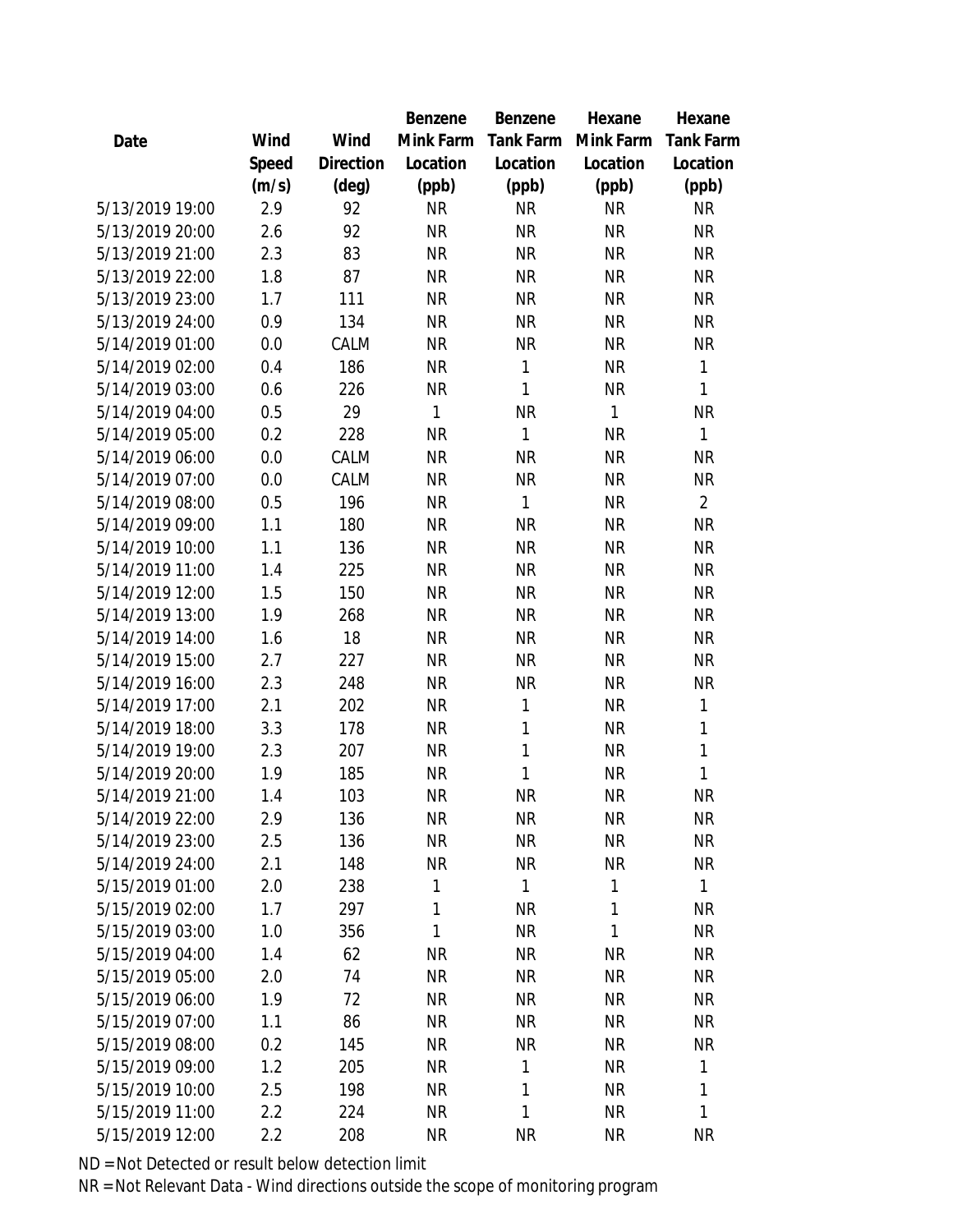|                 |       |                | Benzene   | Benzene   | Hexane    | Hexane       |
|-----------------|-------|----------------|-----------|-----------|-----------|--------------|
| Date            | Wind  | Wind           | Mink Farm | Tank Farm | Mink Farm | Tank Farm    |
|                 | Speed | Direction      | Location  | Location  | Location  | Location     |
|                 | (m/s) | $(\text{deg})$ | (ppb)     | (ppb)     | (ppb)     | (ppb)        |
| 5/15/2019 13:00 | 1.7   | 258            | 1         | 1         | 1         | 1            |
| 5/15/2019 14:00 | 2.6   | 245            | <b>NR</b> | <b>NR</b> | <b>NR</b> | <b>NR</b>    |
| 5/15/2019 15:00 | 2.3   | 289            | <b>NR</b> | <b>NR</b> | <b>NR</b> | <b>NR</b>    |
| 5/15/2019 16:00 | 2.3   | 260            | <b>NR</b> | <b>NR</b> | <b>NR</b> | <b>NR</b>    |
| 5/15/2019 17:00 | 2.3   | 244            | <b>NR</b> | <b>NR</b> | <b>NR</b> | <b>NR</b>    |
| 5/15/2019 18:00 | 2.4   | 287            | 1         | <b>NR</b> | 1         | <b>NR</b>    |
| 5/15/2019 19:00 | 2.3   | 286            | 1         | <b>NR</b> | 1         | <b>NR</b>    |
| 5/15/2019 20:00 | 2.3   | 273            | 1         | 1         | 1         | $\mathbf{1}$ |
| 5/15/2019 21:00 | 1.6   | 228            | <b>NR</b> | <b>NR</b> | <b>NR</b> | <b>NR</b>    |
| 5/15/2019 22:00 | 1.0   | 181            | <b>NR</b> | 1         | <b>NR</b> | 1            |
| 5/15/2019 23:00 | 2.1   | 175            | <b>NR</b> | 1         | <b>NR</b> | 1            |
| 5/15/2019 24:00 | 2.0   | 205            | <b>NR</b> | 1         | <b>NR</b> | 1            |
| 5/16/2019 01:00 | 2.1   | 196            | <b>NR</b> | 1         | <b>NR</b> | $\mathbf{1}$ |
| 5/16/2019 02:00 | 2.4   | 192            | <b>NR</b> | 1         | <b>NR</b> | 1            |
| 5/16/2019 03:00 | 2.5   | 185            | <b>NR</b> | 1         | <b>NR</b> | 1            |
| 5/16/2019 04:00 | 2.8   | 188            | <b>NR</b> | 1         | <b>NR</b> | 1            |
| 5/16/2019 05:00 | 2.6   | 186            | <b>NR</b> | 1         | <b>NR</b> | 1            |
| 5/16/2019 06:00 | 3.1   | 187            | <b>NR</b> | 1         | <b>NR</b> | 1            |
| 5/16/2019 07:00 | 3.6   | 193            | <b>NR</b> | 1         | <b>NR</b> | 1            |
| 5/16/2019 08:00 | 3.9   | 201            | <b>NR</b> | 1         | <b>NR</b> | 1            |
| 5/16/2019 09:00 | 4.6   | 203            | <b>NR</b> | 1         | <b>NR</b> | 1            |
| 5/16/2019 10:00 | 4.8   | 197            | <b>NR</b> | 1         | <b>NR</b> | 1            |
| 5/16/2019 11:00 | 4.7   | 195            | <b>NR</b> | 1         | <b>NR</b> | 1            |
| 5/16/2019 12:00 | 3.4   | 198            | <b>NR</b> | 1         | <b>NR</b> | 1            |
| 5/16/2019 13:00 | 3.6   | 28             | 1         | <b>NR</b> | 1         | <b>NR</b>    |
| 5/16/2019 14:00 | 4.2   | 107            | <b>NR</b> | <b>NR</b> | <b>NR</b> | <b>NR</b>    |
| 5/16/2019 15:00 | 3.8   | 176            | <b>NR</b> | 1         | <b>NR</b> | 1            |
| 5/16/2019 16:00 | 4.7   | 192            | <b>NR</b> | 1         | <b>NR</b> | 1            |
| 5/16/2019 17:00 | 4.5   | 172            | <b>NR</b> | 1         | <b>NR</b> | 1            |
| 5/16/2019 18:00 | 4.8   | 181            | <b>NR</b> | 1         | <b>NR</b> | 1            |
| 5/16/2019 19:00 | 4.8   | 173            | <b>NR</b> | 1         | <b>NR</b> | 1            |
| 5/16/2019 20:00 | 3.5   | 171            | <b>NR</b> | 1         | <b>NR</b> | 1            |
| 5/16/2019 21:00 | 3.0   | 164            | <b>NR</b> | <b>NR</b> | <b>NR</b> | <b>NR</b>    |
| 5/16/2019 22:00 | 1.9   | 92             | <b>NR</b> | <b>NR</b> | <b>NR</b> | <b>NR</b>    |
| 5/16/2019 23:00 | 2.3   | 23             | <b>NR</b> | <b>NR</b> | <b>NR</b> | <b>NR</b>    |
| 5/16/2019 24:00 | 2.1   | 329            | <b>NR</b> | <b>NR</b> | <b>NR</b> | <b>NR</b>    |
| 5/17/2019 01:00 | 1.6   | 214            | <b>NR</b> | <b>NR</b> | <b>NR</b> | <b>NR</b>    |
| 5/17/2019 02:00 | 2.3   | 298            | <b>NR</b> | <b>NR</b> | <b>NR</b> | <b>NR</b>    |
| 5/17/2019 03:00 | 3.8   | 278            | 1         | <b>NR</b> | 1         | <b>NR</b>    |
| 5/17/2019 04:00 | 2.5   | 328            | 1         | <b>NR</b> | 1         | <b>NR</b>    |
| 5/17/2019 05:00 | 3.3   | 16             | 1         | <b>NR</b> | 1         | <b>NR</b>    |
| 5/17/2019 06:00 | 4.6   | 25             | 1         | <b>NR</b> | 1         | <b>NR</b>    |